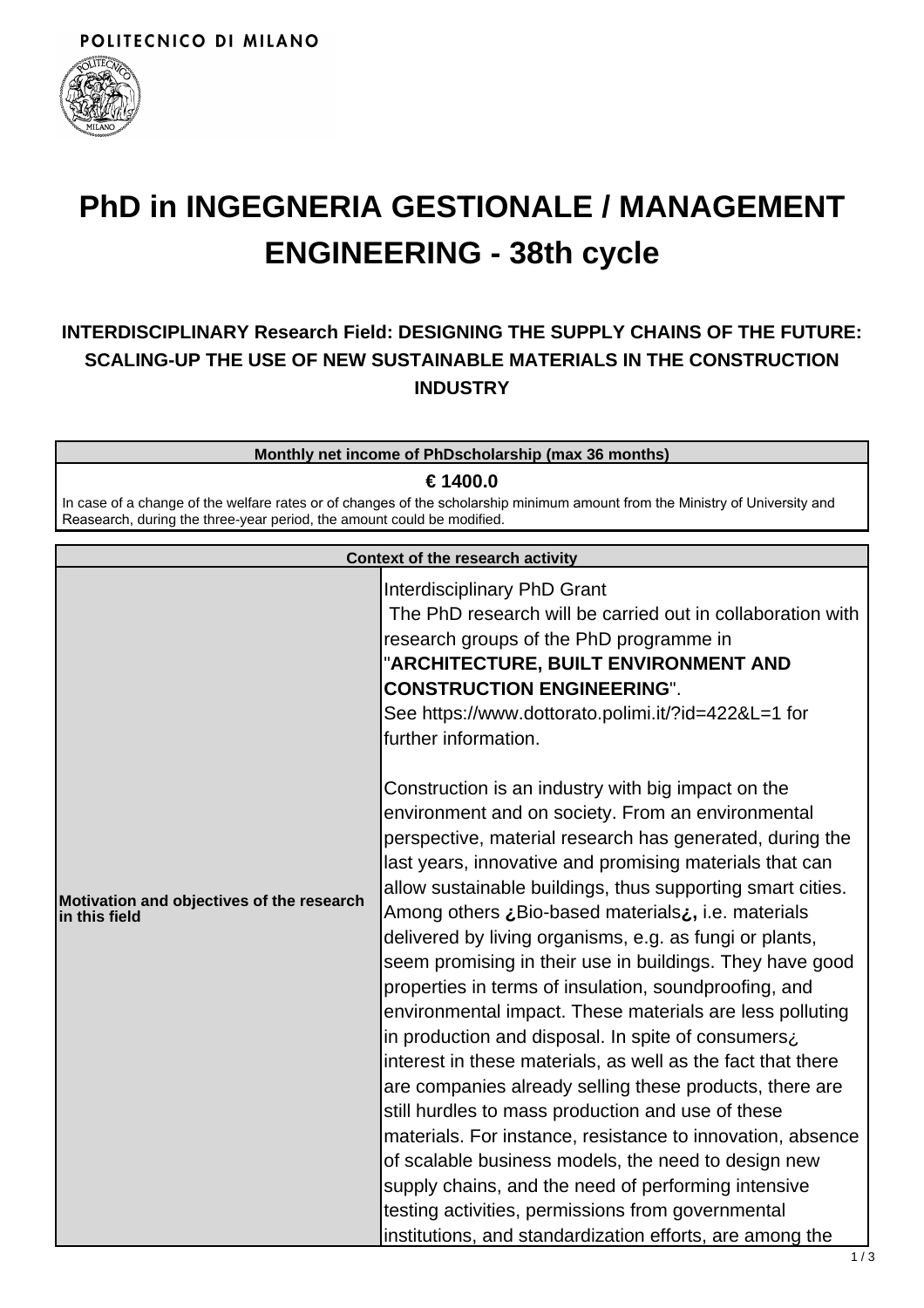## POLITECNICO DI MILANO



|                                                                                        | reasons why these materials are not produced and used<br>at mass scale. To address the above-mentioned<br>problems, this research project aims to answer the<br>following main research questions:<br>• What are the requirements on innovative materials that<br>fit best our future living and working? And what are the<br>potential (bio-based) materials that satisfy these<br>requirements?<br>• What innovative business models and supply chains<br>can best leverage bio-based materials in construction?<br>• What are the drivers and barriers to accommodate the<br>bio-based material in the construction industry?                                                                                                                                                   |
|----------------------------------------------------------------------------------------|------------------------------------------------------------------------------------------------------------------------------------------------------------------------------------------------------------------------------------------------------------------------------------------------------------------------------------------------------------------------------------------------------------------------------------------------------------------------------------------------------------------------------------------------------------------------------------------------------------------------------------------------------------------------------------------------------------------------------------------------------------------------------------|
| Methods and techniques that will be<br>developed and used to carry out the<br>research | To provide an answer to the research questions, the<br>following methodologies are adequate:<br>- Focus groups/industry workshops involving bio-based<br>materials researchers and supply chain experts to identify<br>the requirements on bio-based materials<br>- Expert interviews for the investigation of potential<br>barriers to sustainable innovation in construction and for<br>the identification of possible solutions to overcome these<br>barriers, while taking technical, supply chain and business<br>models perspectives<br>- Conceptual development of methods and tools for<br>supply chain and business model innovation to<br>accommodate bio-based materials in construction<br>- Case studies/action research to apply and improve the<br>proposed methods |
| <b>Educational objectives</b>                                                          | The Ph.D. candidate at the end of the program will<br>possess adequate research skills in the field of supply<br>chain management and a specific knowledge of<br>innovative materials for the construction industry.<br>In particular, the Ph.D, candidate will:<br>- be able to perform a structured literature review<br>- be able to perform qualitative research methods<br>- be able to analyse qualitative data to develop insights<br>and methods/tools<br>- be able to present and publish her/his research results                                                                                                                                                                                                                                                        |